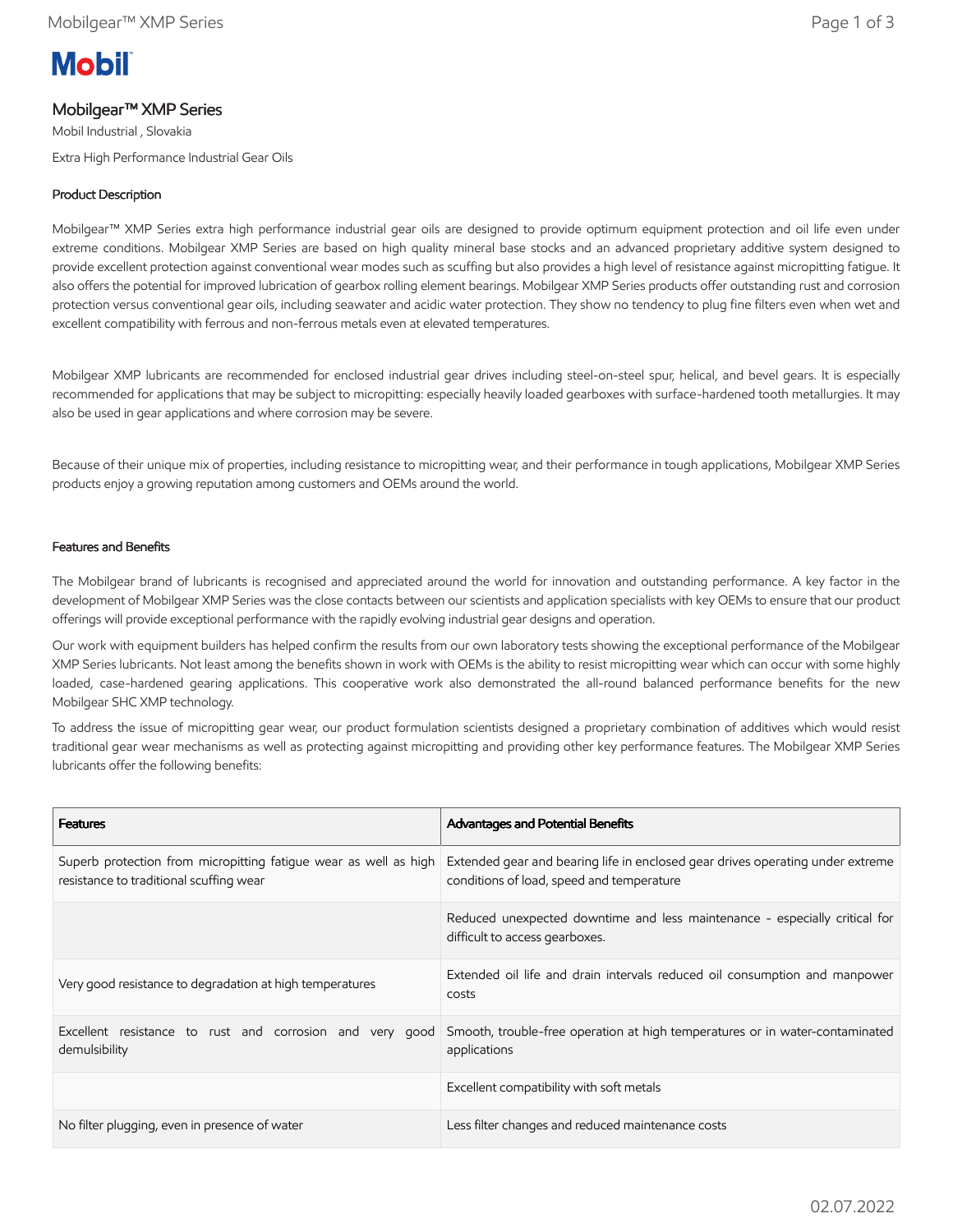## Applications

Mobilgear XMP Series extra high performance, industrial gear oils are designed to provide optimum equipment and oil life even under extreme conditions. They are especially formulated to resist micropitting of modern, case hardened gearing and applications where extended oil life is desired. Typical applications include:

- Wind turbines
- Plastic extruder gearboxes
- Gearboxes found in the paper, steel, oil, textile, lumber and cement industries

### Specifications and Approvals

| This product has the following   MOBILGEAR XMP   MOBILGEAR XMP   MOBILGEAR XMP   MOBILGEAR XMP  <br>approvals: | 150 | 220 | 320 | 460 | <b>MOBILGEAR</b><br><b>XMP</b><br>680 |
|----------------------------------------------------------------------------------------------------------------|-----|-----|-----|-----|---------------------------------------|
| <b>HANSEN</b>                                                                                                  | X   | Х   | ∧   | Х   |                                       |
| JAHNEL-KESTERMANN                                                                                              |     | X   | Х   | Χ   |                                       |
| ZF TE-ML 04H                                                                                                   | X   |     |     |     |                                       |
| ISO L-CKC (ISO 12925-1:1996)                                                                                   |     |     |     |     | X                                     |

| This product meets or exceeds the requirements of: |   |   |  |
|----------------------------------------------------|---|---|--|
| AGMA 9005-E02-EP                                   | Χ | Х |  |
| ISO L-CKC (ISO 12925-1:1996)                       | Χ | X |  |
| ISO L-CKD (ISO 12925-1:1996)                       |   |   |  |

### Properties and Specifications

| Property                                                      | <b>MOBILGEAR XMP</b><br>150 | <b>MOBILGEAR XMP</b><br>220 | <b>MOBILGEAR XMP</b><br>320 | <b>MOBILGEAR XMP</b><br>460 | <b>MOBILGEAR XMP</b><br>680 |
|---------------------------------------------------------------|-----------------------------|-----------------------------|-----------------------------|-----------------------------|-----------------------------|
| Grade                                                         | <b>ISO 150</b>              | <b>ISO 220</b>              | <b>ISO 320</b>              | <b>ISO 460</b>              | <b>ISO 680</b>              |
| Copper Strip Corrosion, 3 h, 100 C, Rating,<br>ASTM D130      | 1B                          | 1B                          | 1B                          | 1B                          | 1B                          |
| Density @ 15.6 C, kg/l, ASTM D4052                            | 0.896                       | 0.900                       | 0.903                       | 0.909                       | 0.909                       |
| Emulsion, Time to 40/37/3, 82 C, min, ASTM<br>D1401           | 10                          | 10                          | 10                          | 10                          | 10                          |
| FZG Micropitting, Fail Stage, Rating, FVA 54                  |                             | $10+$                       | $10+$                       | $10+$                       | $14+$                       |
| FZG Micropitting, GFT-Class, Rating, FVA 54                   |                             | High                        | High                        | High                        | High                        |
| FZG Scuffing, Fail Load Stage, A/16.6/90, ISO<br>14635-1(mod) | 12                          | $13+$                       | 14                          | $14+$                       | $14+$                       |